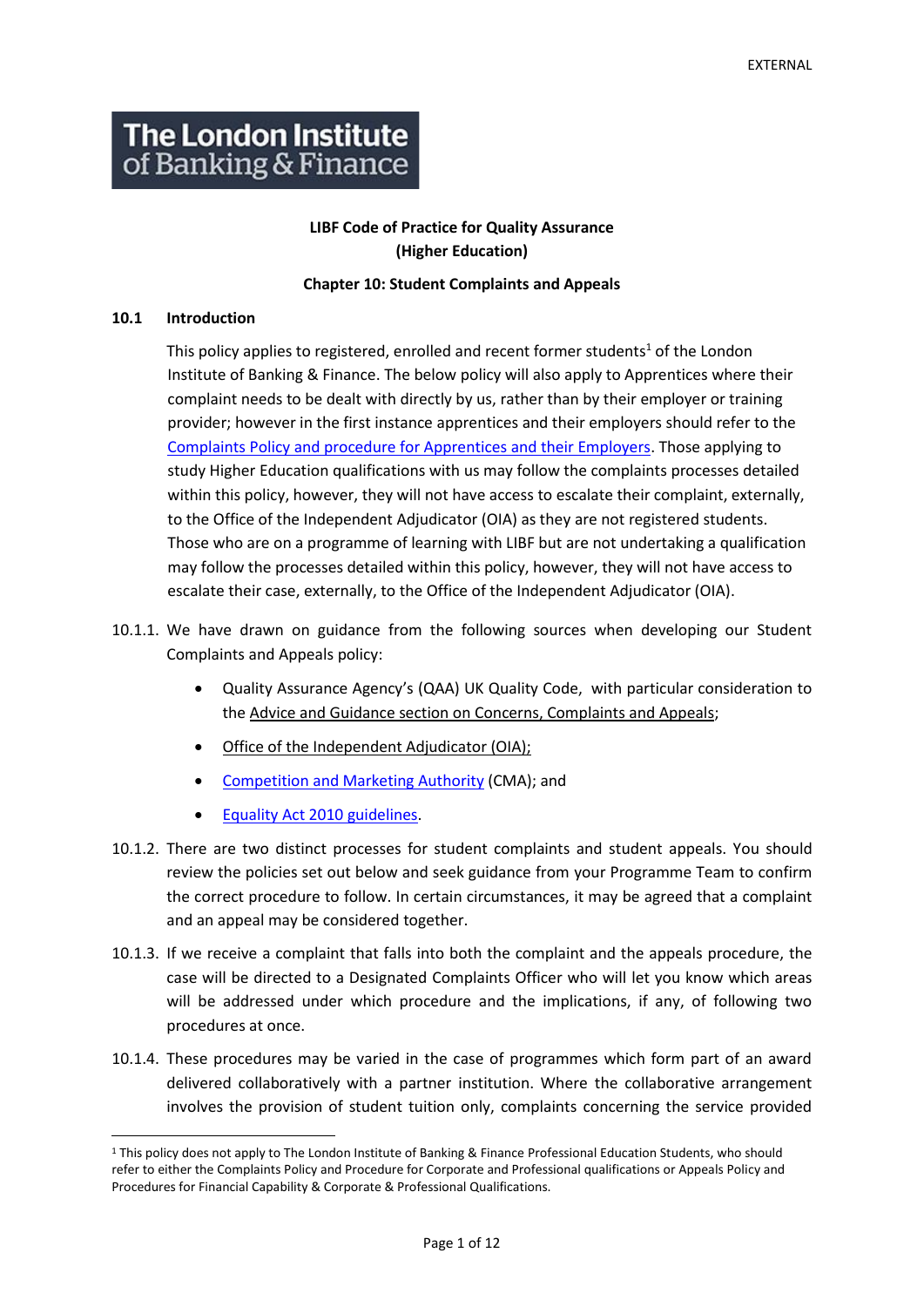should be addressed to the provider in the first instance. When the tuition provider's complaints process has been exhausted you may refer the matter to us. The collaborative provider should report all complaints and the outcomes to us so that monitoring of the collaborative partners performance on complaints handling can take place. All appeals should be addressed to us in the first instance and we will determine if the partner institution needs to be involved.

## **10.2 General Principles**

- 10.2.1. Through our complaints and appeals policies and procedures, we ensure that:  $2^2$ 
	- i. complaints and appeals are treated fairly, consistently, transparently, and in a timely manner;
	- ii. matters of concern can be raised without risk of disadvantage and any matter raised that may be considered in line with the principles of Whistleblowing will receive the same protections available to Whistle Blowers;
	- iii. we take appropriate actions with regard to the complainant and other learners where complaints or appeals reveal any failure on our part;
	- iv. we learn from the outcomes of concerns, complaints or appeals to improve the student experience;
	- v. we review aspects of our service in the light of any complaints or appeals; and
	- vi. we maintain duties of confidentiality to third parties, or other legal duties, in responding to complaints and appeals.
- 10.2.2. If, as a result of the complaints or appeals processes, we learn of a failure in our processes we will take reasonable steps to:
	- i. identify other students who have been affected by this failure;
	- ii. correct or, where it cannot be corrected, mitigate as far as possible the effect of the failure;
	- iii. share the outcome of any reviews with the Student Representative body (whilst keeping in mind the requirements of appropriate data protection legislation)
	- iv. make sure that the failure does not occur again; and
	- v. consider claims for Refund or Compensation via the processes detailed in the [Refund &](https://www.libf.ac.uk/docs/default-source/About-us-docs/libf-refund-and-compensation-policy.pdf)  [Compensation policy.](https://www.libf.ac.uk/docs/default-source/About-us-docs/libf-refund-and-compensation-policy.pdf)
- 10.2.3. Complaints or appeals with respect to an application to study will be handled via the steps detailed within this chapter but are ineligible to be escalated to external review by the OIA $3$ following completion of internal processes.
- 10.2.4. At any stage either party are entitled to seek independent advice and support, as appropriate, in respect of a complaint or appeal, however, you cannot have legal representation during the complaints or appeals process.
- 10.2.5. You will be notified of the proposed date of your complaint / appeal being heard. You may be asked to be present, in person, or via video or tele-conference, or to have a non-legal

<sup>2</sup> With reference to complaints procedures of Ofqual's *General Conditions of Recognition*, conditions D3.2, D4, D4.2 and I2. <sup>3</sup> http://oiahe.org.uk/media/96361/oia-good-practice-framework.pdf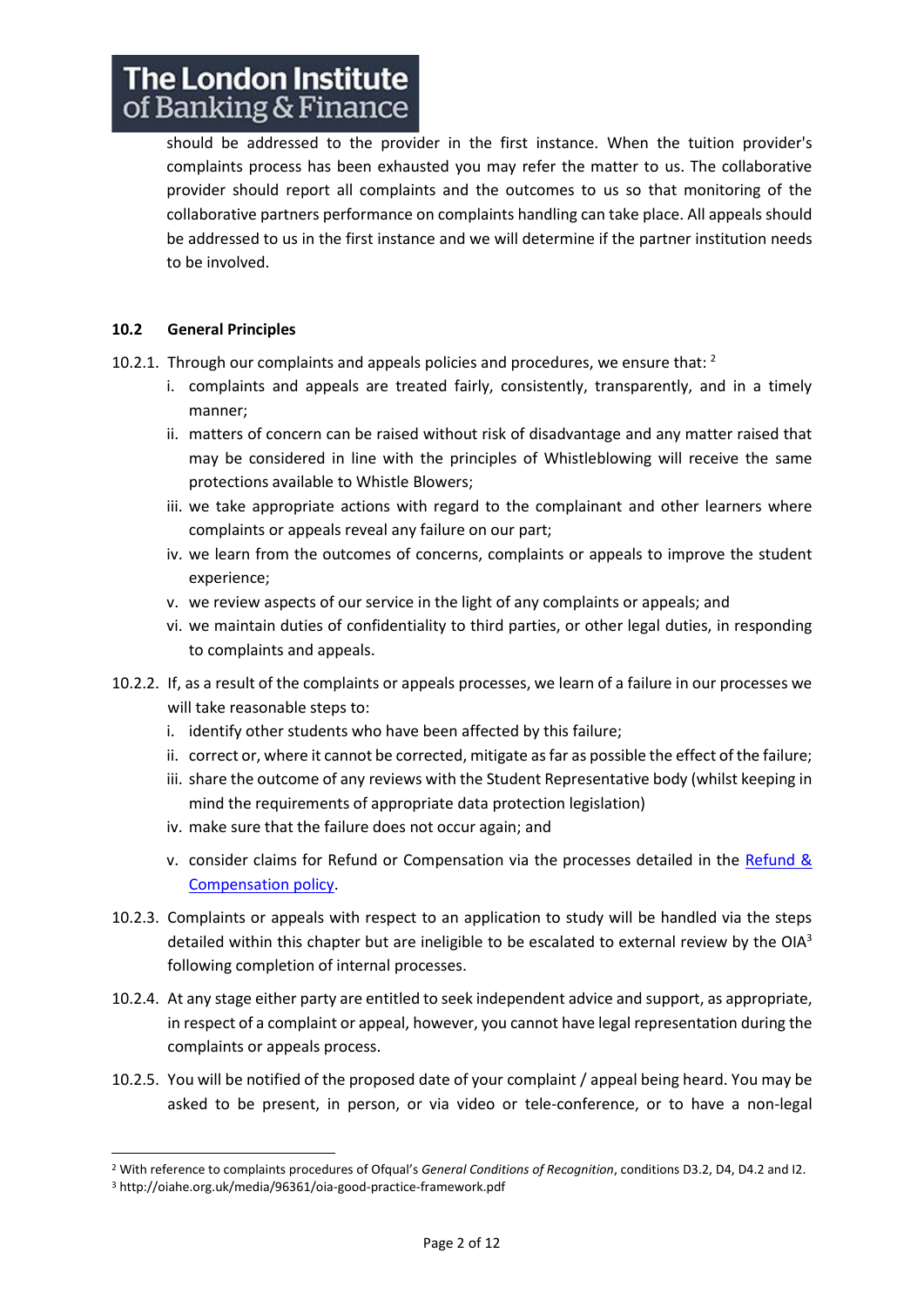representative present, at the hearing of your case. You may have a supporter accompany you to the hearing which may or may not be a member of our staff. You must confirm with us the name of any supporter no later than five working days before the date of the hearing. If you require any additional help or reasonable adjustments in place for the CARG meeting, you must inform us no later than five working days before the date of the meeting.

- 10.2.6. All students are encouraged to discuss their concerns or to raise a complaint if they are dissatisfied with our provision, however, we reserve the right to exclude or remove a student from a programme of learning if they make frivolous or vexatious complaints or appeals.
- 10.2.7. We use the OIA's definition of frivolous or vexatious complaints or appeals as detailed in the OIA's [Good Practice Framework](http://oiahe.org.uk/media/96361/oia-good-practice-framework.pdf) and defined within the [OIA Policy on Frivolous or Vexatious](http://www.oiahe.org.uk/about-us/policies/policy-on-frivolous-or-vexatious-complaints.aspx)  [Complaints.](http://www.oiahe.org.uk/about-us/policies/policy-on-frivolous-or-vexatious-complaints.aspx)
- 10.2.8. If we are concerned that your complaint or appeal is becoming frivolous or vexatious (as defined above) we will warn you of this and we will also send you a formal written warning about this before any action is taken.
- 10.2.9. If you receive a written warning but continue to lodge frivolous or vexatious complaints or appeals the matter will be dealt with formally under our Disciplinary Policy.

## **10.3 Complaint Policy Principles**

- *10.3.1.* We define a complaint as **'***The expression of a specific concern about a product or service delivered by us that may affect the quality of a student's learning opportunities and experience'.*
- 10.3.2. A complaint may be raised by a registered student, or someone who has recently left their programme of study<sup>4</sup>, or a representative who has explicit written authority to act on your behalf.
- 10.3.3. We will accept a complaint raised by a group of students. In these cases, you will be responded to individually, however in some circumstances you may need to appoint a group representative and all agree for that person to act as the key representative for your group.
- 10.3.4. You cannot make a complaint against a decision on malpractice, reasonable adjustments or special considerations because these matters are dealt with under the appeals policy.
- 10.3.5. Complaints will not be upheld where the complaint is about something that has been made clear in the regulations so you should familiarise yourself with all of the course and / or assessment regulations, deadlines or other requirements before making a complaint.
- 10.3.6. We consider all complaints with reference to applicable laws, and in line with ou[r Equality and](https://www.libf.ac.uk/docs/default-source/About-us-docs/equality-and-diversity-policy.pdf?sfvrsn=db34408d_12)  [Diversity Policy.](https://www.libf.ac.uk/docs/default-source/About-us-docs/equality-and-diversity-policy.pdf?sfvrsn=db34408d_12) You will have the opportunity to discuss and resolved your complaint with us in confidence and with impartiality. We comply fully with the provisions of the relevant data protection legislation.
- 10.3.7. We expect students making complaints or enquiries via any medium to act with respect, courtesy and in a professional manner towards our staff. We provide safeguards as far as practicably possible to protect the interests and well-being of our staff dealing with

<sup>4</sup>QAA, *UK Quality Code for Higher Education,* Ibid.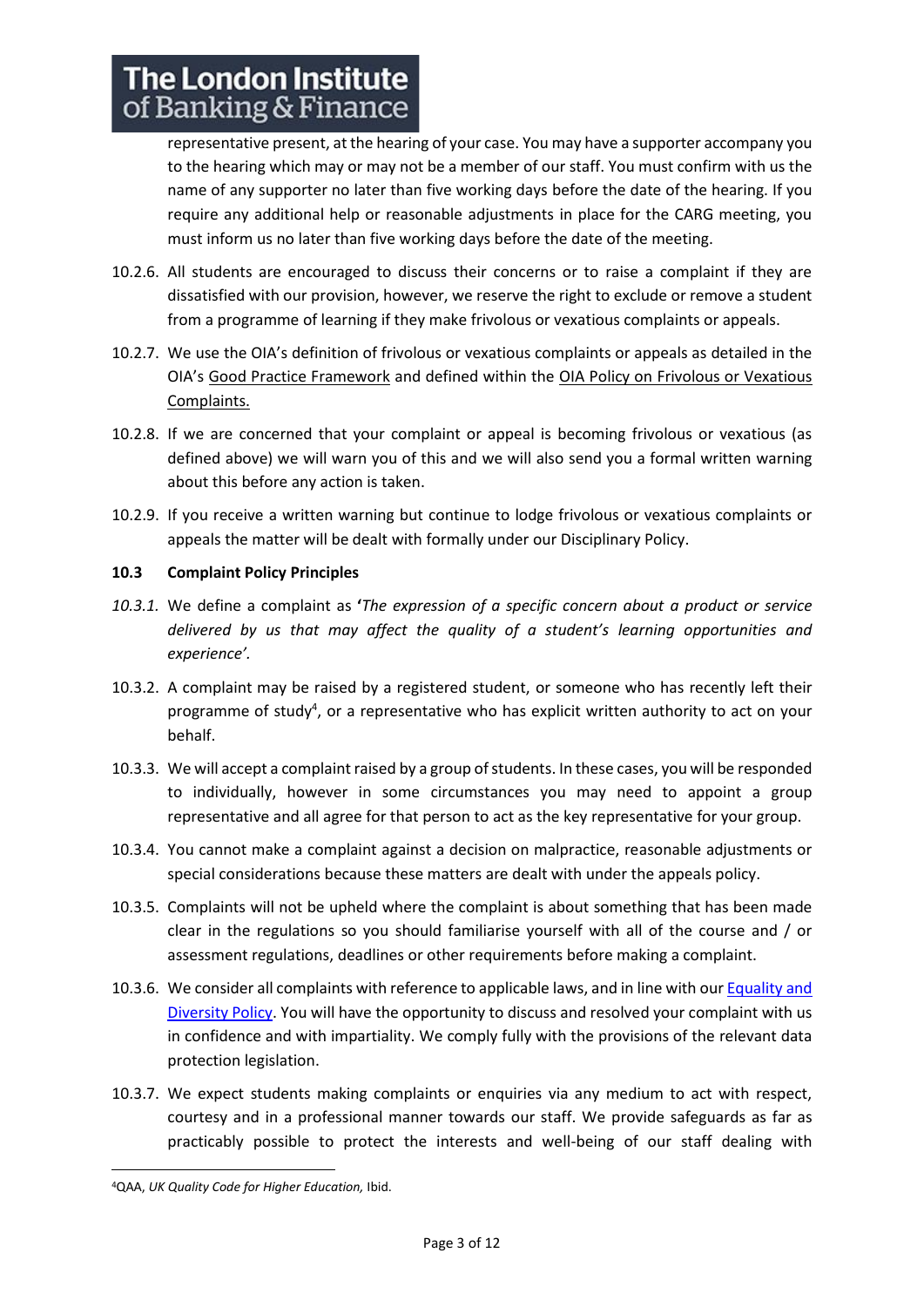complaints, if you are abusive or vexatious to our staff, we will warn you of your behaviour and reserve the right to discontinue the current form of communication.

- 10.3.8. At each stage of the complaints process one of the following outcomes will apply:
	- i. A complaint is upheld (in part or in full). Where appropriate, some form of action is taken.
	- ii. A complaint is not upheld. You will be given clear reasons for this decision.
- 10.3.9. You may accept the outcome or you may consider that your complaint has not been resolved and progress your complaint to the next relevant stage, if you have the grounds to do so.
- 10.3.10. We will offer remedial action appropriate to the nature of a complaint at any stage a complaint is accepted.
- 10.3.11. There are no fees or charges for raising a complaint, however, regardless of the outcome of the complaint you are expected to cover any of your own costs. If you feel you are hindered in raising a complaint for any reason, you should discuss this with your Programme Manager.

## **10.4 The Complaints handling process**

10.4.1. A complaint should be made as soon as possible, ideally within ten working daysfrom the date of the incident occurring. We reserve the right to dismiss a complaint made more than three months after the incident occurred or that should, within reason, have been highlighted at an earlier point. We will deal with all complaints as promptly as possible and within clearly defined timescales. Where it is not possible to meet these timescales you will be informed of the progress of your complaint.



10.4.2. The stages for handling a complaint are as set out below: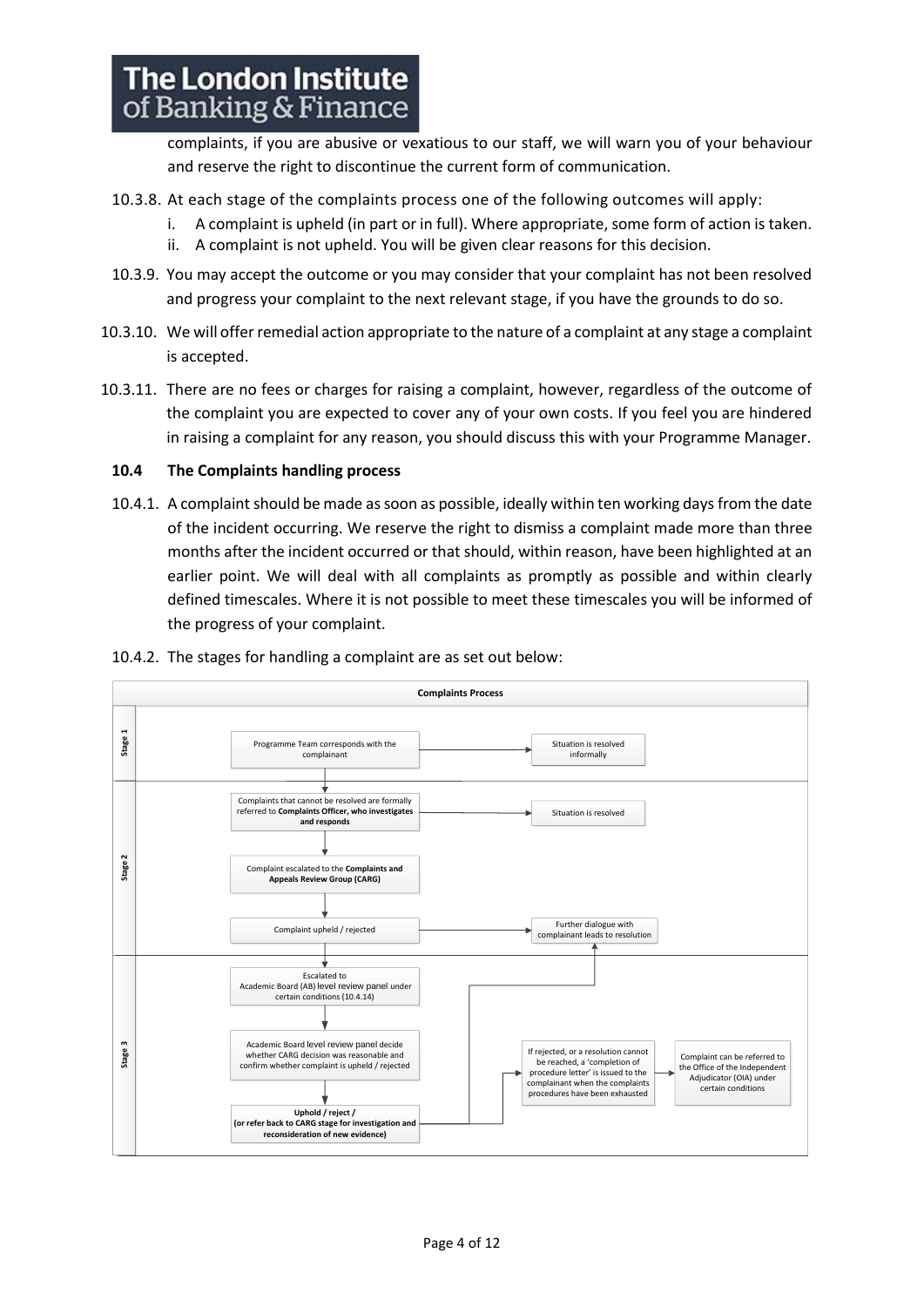#### **Stage One - Informal resolution**

- 10.4.3. We always attempt to resolve a complaint with you informally in the first instance by investigating your concern and attempting to reach a solution that satisfies both parties.
- 10.4.4. All correspondence will be responded to clearly, concisely, and in a timely manner. You should supply your LIBF number and any other applicable information and evidence along with the details of your complaint.
- 10.4.5. There may be times where it is not appropriate to resolve a complaint informally. When a complaint is very complex or serious you may be advised to lodge a formal complaint from the beginning. In this situation you will be advised how your complaint will need to be progressed.

## **Stage Two - Complaints Officer and Complaints and Appeals Review Group**

- 10.4.6. If together, we are unable to resolve your complaint informally you should escalate your complaint formally, in writing, to the Designated **Complaints Officer** at [HEcomplaints@libf.ac.uk](mailto:HEcomplaints@libf.ac.uk) or to: Designated **Complaints Officer,** Administrative Centre, 4–9 Burgate Lane, Canterbury, Kent, CT1 2XJ, United Kingdom. If you are unable to submit a complaint in writing due to a reasonable adjustment, please contact your Programme Team and they will be able to help you submit your complaint.
- 10.4.7. The formal complaint must clearly explain to the Designated Complaints Officer the reason(s) for your complaint and what resolution you are seeking.
- 10.4.8. The Designated Complaints Officer will confirm receipt of a written complaint within five working days and notify you of the process that will be undertaken. The Designated Complaints Officer will now be your main point of contact and will keep you informed of the timescales, progress and outcome(s) of your complaint.
- 10.4.9. The Designated Complaints Officer may be able to resolve the complaint at this stage and will let you know how long it will take them to review your case and if they have been able to offer a solution.
- 10.4.10. If the Designated Complaints Officer is also unable to resolve your complaint informally you are entitled to escalate your complaint to the Complaints and Appeals Review Group (CARG). This part of the process is considered to be the "formal" hearing of your complaint.
- 10.4.11. CARG will normally consider a complaint within 20 working days of the case being referred to it by the Designated Complaints Officer. If CARG is unable to hear your complaint within this timeframe, we will let you know why and discuss a new timeframe.
- 10.4.12. The standard of proof required at any consideration by CARG is the balance of probabilities.
- 10.4.13. Depending on the nature of your complaint CARG may not be able to propose a solution to your complaint even if it has been upheld/partially upheld. In this situation CARG contacts the department best placed to address your complaint and request that they provide a suitable resolution. You will receive written confirmation from CARG about their decision and any action(s) to be taken including timescales, within ten working days of the case being heard.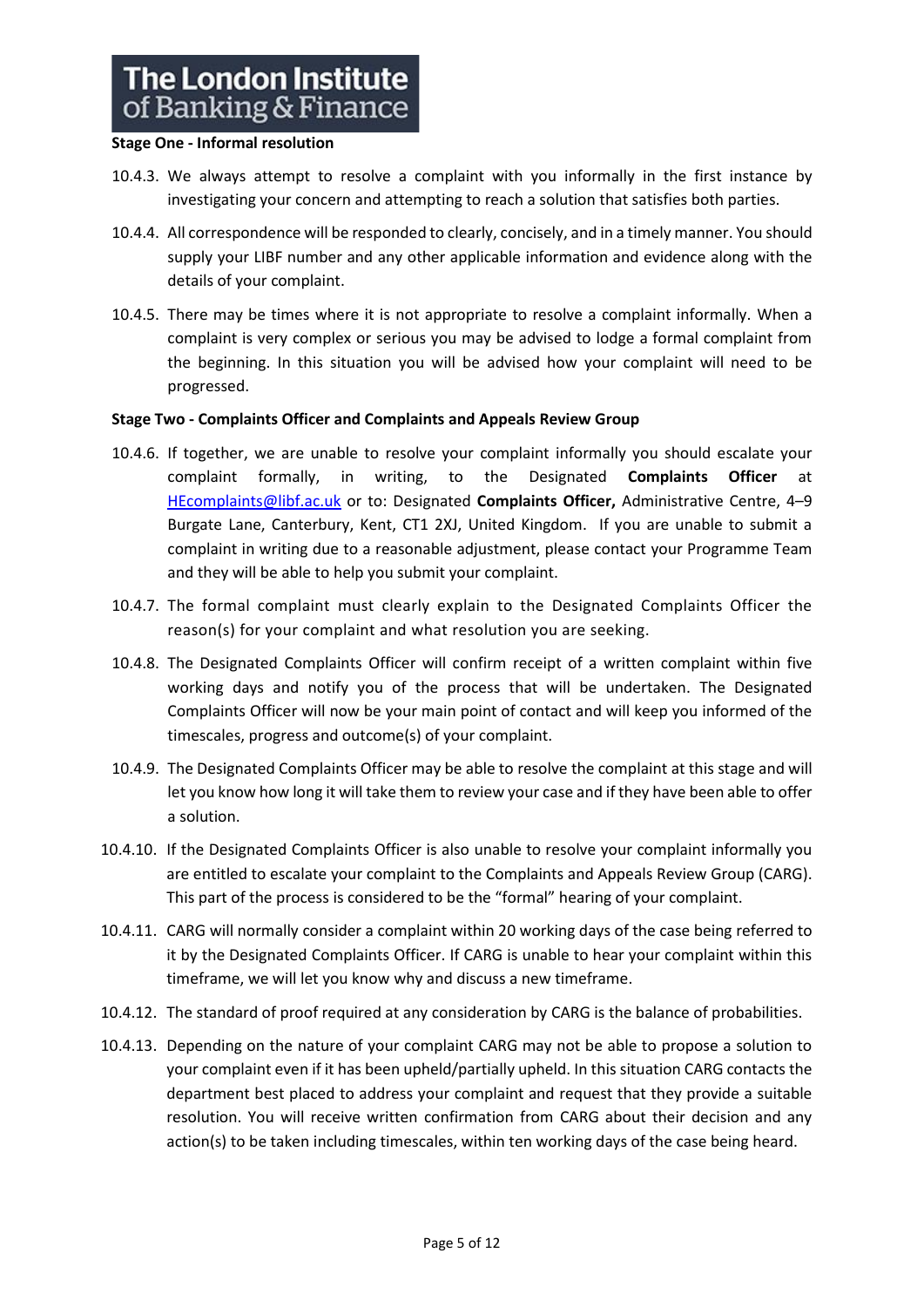## **Stage Three - Escalation to Academic Board (review panel)**

- 10.4.14. If you are dissatisfied with the outcome given by CARG, you have ten working days from receiving notification of the outcome to request escalation to the Academic Board review panel. You can only request a review by the Academic Board review panel on one or more of the following grounds:
	- i. that the procedure adopted by the CARG was defective; or
	- ii. that the action taken or solution provided was unreasonable in light of the outcome determined by CARG; or
	- iii. new evidence, that could not have been provided to CARG, has become available.
- 10.4.15. We reserve the right to reject any review against a CARG decision that does not fall within the grounds stated in 10.4.14 or fails to provide appropriate grounds for escalation.
- 10.4.16. The reasons for requesting a review must relate to the way the complaint has been investigated or dealt with and will not be considered if you are simply restating the same concerns.
- 10.4.17. If a review proceeds, the Designated Complaints Officer will let you know the timescales for review panel process. The review panel, chaired by an individual who has no direct involvement with the complaint, will undertake formal consideration of your complaint. Neither you nor your representative may be present at the review panel meeting.
- 10.4.18. You must present to the review panel a case in writing outlining the grounds you believe you have for escalation of your complaint. If, due to a reasonable adjustment, you are unable to put your escalated complaint into writing, you may ask the Designated Complaints Officer to arrange help with this. The review panel may ask for additional information if they consider it is necessary to progress the investigation of your complaint. If the review panel agrees that you have sufficient grounds for escalation, it will review the complaint. In this situation, the review panel has the power to overturn the outcome determined by CARG.
- 10.4.19. If the complaint is accepted on the grounds that new evidence has become available since CARG heard your case, the review panel will be able to direct CARG to reconsider its original outcome, taking into consideration the new evidence. Your rights to escalate your complaint to a review panel also apply to the reconsideration by CARG.
- 10.4.20. If your request for a review is rejected and all internal complaints and / or review procedures are exhausted, we will issue you with a completion of procedures letter stating this.

## **10.5 External Referral**

10.5.1 Students have a maximum of 12 months from the date of their completion of procedures letter to escalate their complaint to the OIA. We will comply with the complaints process established by OIA and will give due regard to the outcome of any complaints process in relation to a qualification which we deliver.<sup>5</sup> For further information on escalating your complaint to the OIA, please see appendix A.

<sup>5</sup> The London Institute of Banking & Finance Professional Education students should refer to the Complaints Policy and Procedure for Corporate and Professional Education Students as those qualifications are regulated by Ofqual and complaints are escalated externally to Ofqual.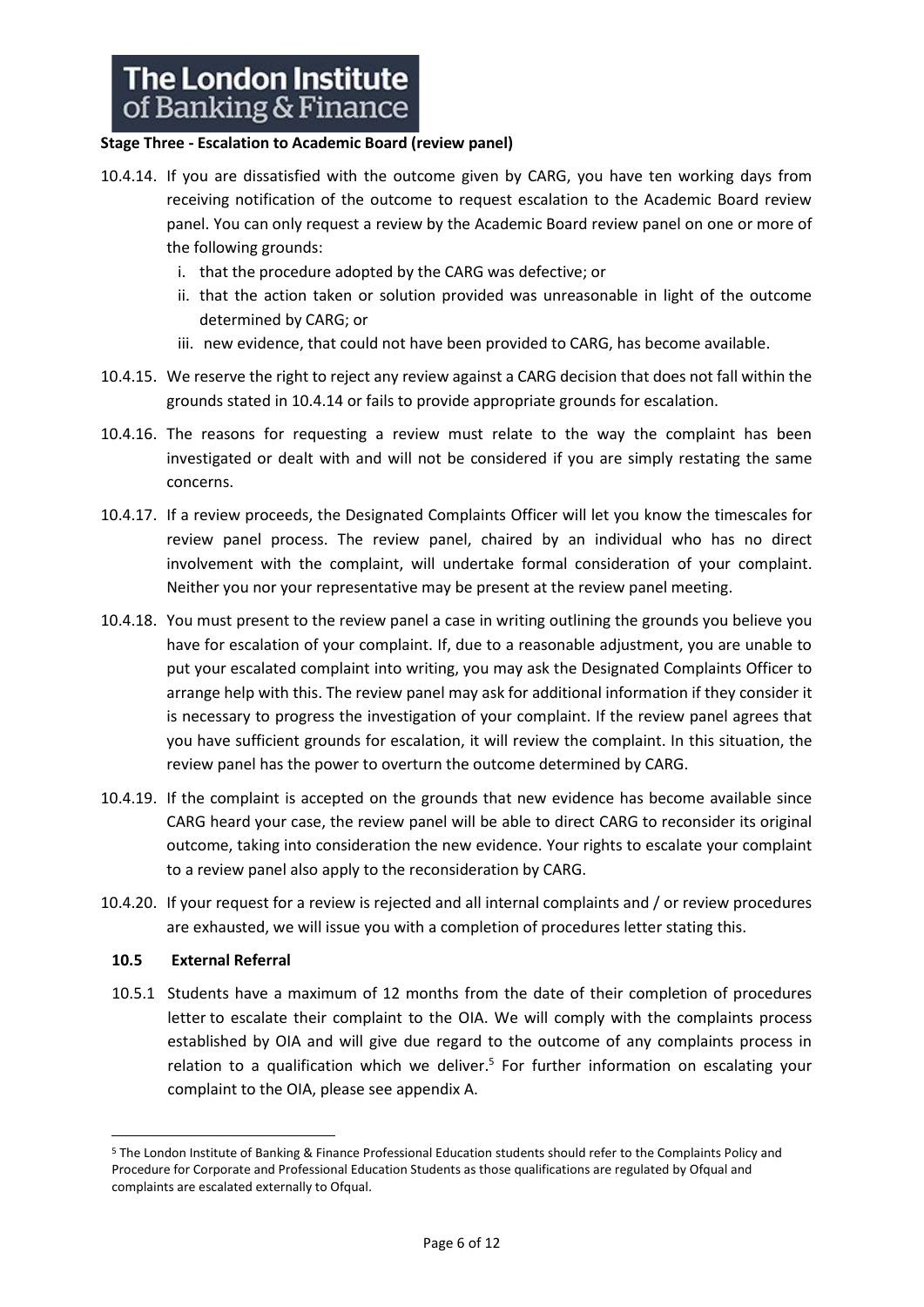## **10.6 Appeals Policy Principles**

10.6.1. Our Appeals Policy applies to 'Academic' and 'Other Appeals'. An academic appeal is defined in line with the QAA and OIA as *'A request for a review of a decision of an academic body charged with making decisions on student progress, assessment and awards'*.

\_\_\_\_\_\_\_\_\_\_\_\_\_\_\_\_\_\_\_\_\_\_\_\_\_\_\_\_\_\_\_\_\_\_\_\_\_\_\_\_\_\_\_\_\_\_\_\_\_\_\_\_\_\_\_\_\_\_\_\_\_\_\_\_\_\_\_\_\_\_\_\_\_\_\_\_\_\_\_\_\_

- 10.6.2. 'Other appeals' are defined as *'A request for a review of a decision on malpractice, reasonable adjustment and special considerations'*.
- 10.6.3. Before submitting an academic or other appeal you should make yourself familiar with the specific criteria and grounds for each as outlined in 10.6.4 and 10.6.6 below.

#### 10.6.4. Academic Appeals

An academic appeal cannot be made against provisional results and may only be made against decisions of Module or Programme Assessment Boards in line with the following grounds:

- i. That there was an administrative error or other irregularity in the conduct of an assessment or processing of marks, grades or classification of an award; or
- ii. That there were extenuating circumstances potentially affecting a student which were not known to, and could not have been brought to the attention of, the Assessment Board when it made the decision concerned.
- 10.6.5. An appeal which is based simply on a challenge to the academic judgment of the examiner(s) will not be accepted.

## 10.6.6. Other Appeals

An other appeal can be made in line with the following categories:

- i. A reasonable adjustment outcome with respect to an individual assessment component or module within a programme, not to the programme itself.
- ii. A special consideration outcome in relation to an individual assessment component or module within a programme, not to the programme itself.
- iii. A malpractice outcome associated with an individual assessment component or module within a programme, or the award of the overall programme.
- iv. A decision regarding an application to study or an application for Accreditation of Prior Learning (APL). In these circumstances an appeal would only be considered if it relates to new and relevant information becoming available as per point ii) below.

An other appeal must be made in line with the following grounds:

- i. The policy or procedure for the decision reached was not followed correctly or applied fairly by us.
- ii. New and relevant information or evidence that was not known by us, or could not have been brought to our attention at the time the decision was made, has become available.
- 10.6.7. All appeals must state and demonstrate clearly on which of the appropriate grounds it is based, and must be supported by all relevant evidence. Where new information is provided as part of an appeal, it may initially be referred back to the original decision maker to allow an opportunity for early resolution.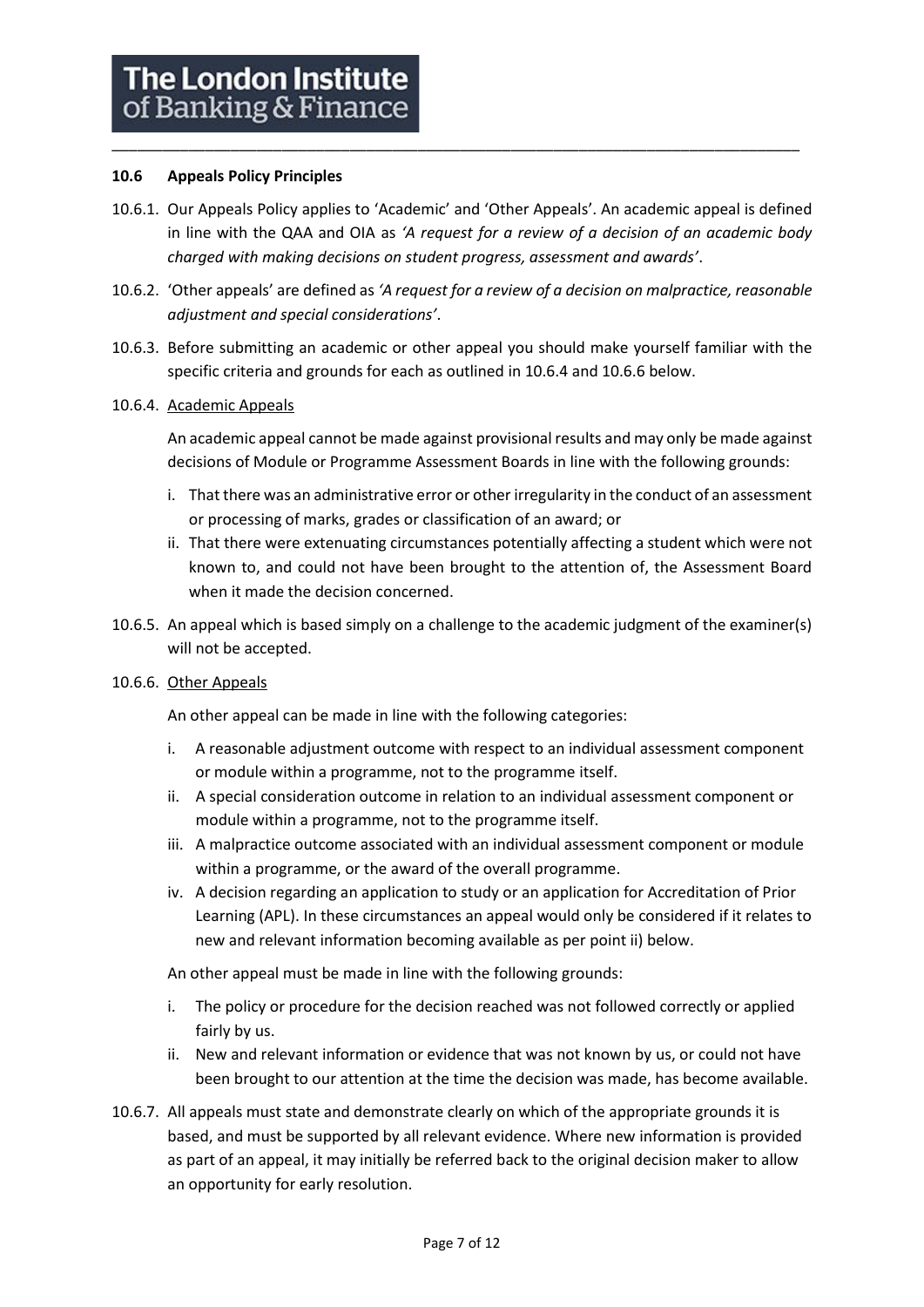- 10.6.8. We reserve the right to reject any appeal that does not meet the grounds set out in this policy.
- 10.6.9. Students can seek advice on the process for making an academic or other appeal from their Programme Team who may be able to resolve the issue by clarifying the conditions under which appeals can be progressed.
- 10.6.10. If, as a result of an appeals process, we learn of a failure in our assessment process, we will take reasonable steps to:
	- i. identify other students who have been affected by this failure;
	- ii. share the outcome of any reviews with the Student Representative body (whilst keeping in mind the requirements of appropriate data protection legislation);
	- iii. correct or, where it cannot be corrected, mitigate as far as possible the effect of the failure; and,
	- iv. make sure that the failure does not occur again.

## **10.7 The Appeals handling process**

- 10.7.1. Students should make an academic or other appeal in writing to their Programme Team as soon as possible and within 15 working days of the result being communicated to them. If, due to a reasonable adjustment, you are unable to put your appeal in writing, you may ask your Programme Team to arrange help with this. If an appeal is received after the deadline, we reserve the right to refuse the application and only in exceptional circumstances will a request be considered after this time. We will acknowledge receipt of an appeal within five working days.
- 10.7.2. The stages for handling an appeal are as set out in **Figure 2** below: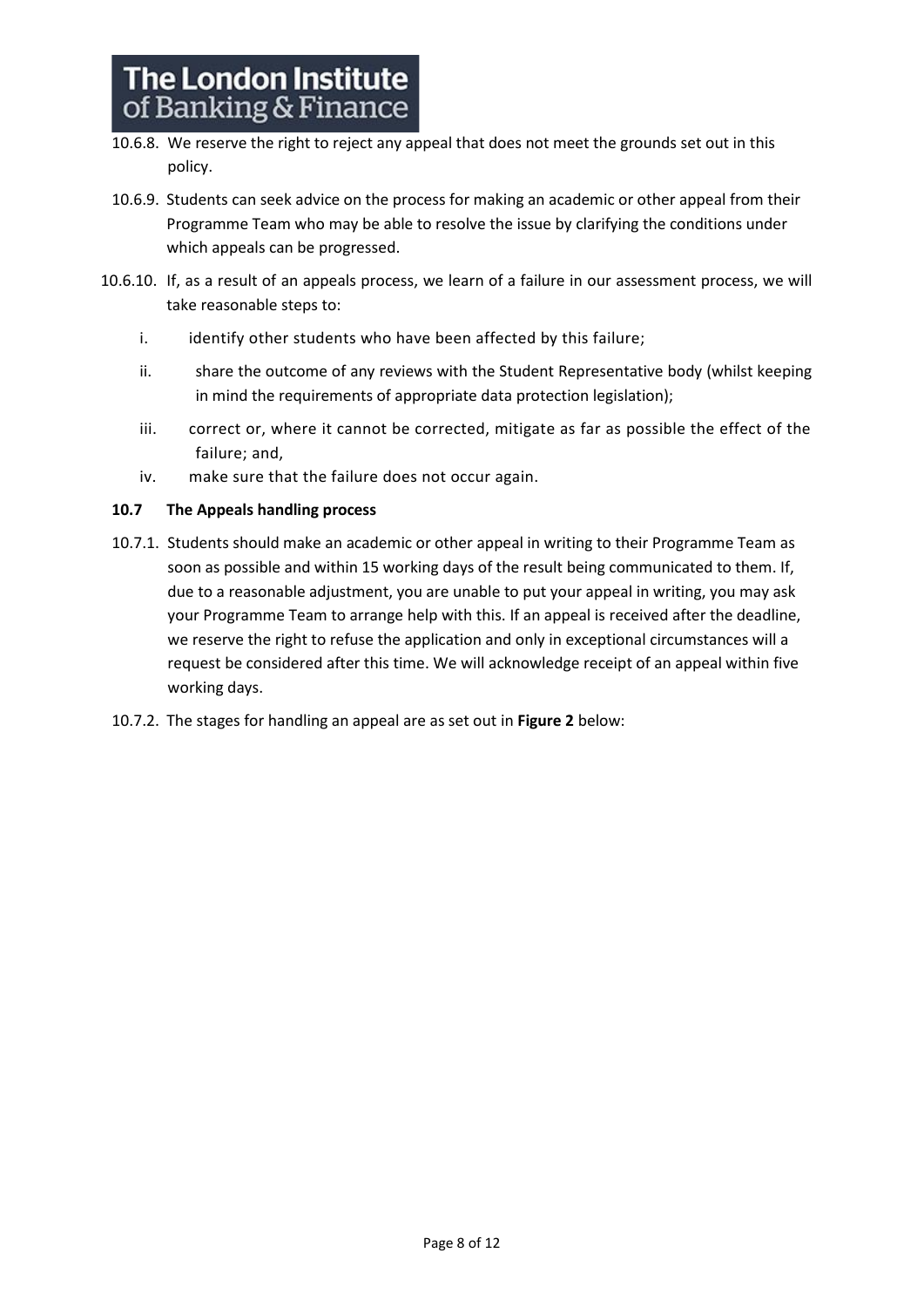## **The London Institute** of Banking & Finance

## **Figure 2: The appeals handling process**



10.7.3. An academic or other appeal must be submitted to the relevant Programme Team via email.

- 10.7.4. All supporting evidence must be supplied with the appeal or, if it is not available at the time of the application, as soon as it becomes available. We will not take responsibility to seek evidence out beyond that supplied by you.
- 10.7.5. When we receive your appeal and evidence, we will determine whether the appeal meets the grounds outlined in section 10.6.4 for an academic appeal or 10.6.6 for other appeals.
- 10.7.6. If the appeal does not meet the grounds you will be notified and given the reason for the rejection of the appeal.

If the appeal meets the grounds it will be reviewed by CARG and you will be informed of the time period within which it will be considered. If we request further information / evidence from you the timescale will only begin once we have received all the requested information.

## **Complaints and Appeals Review Group**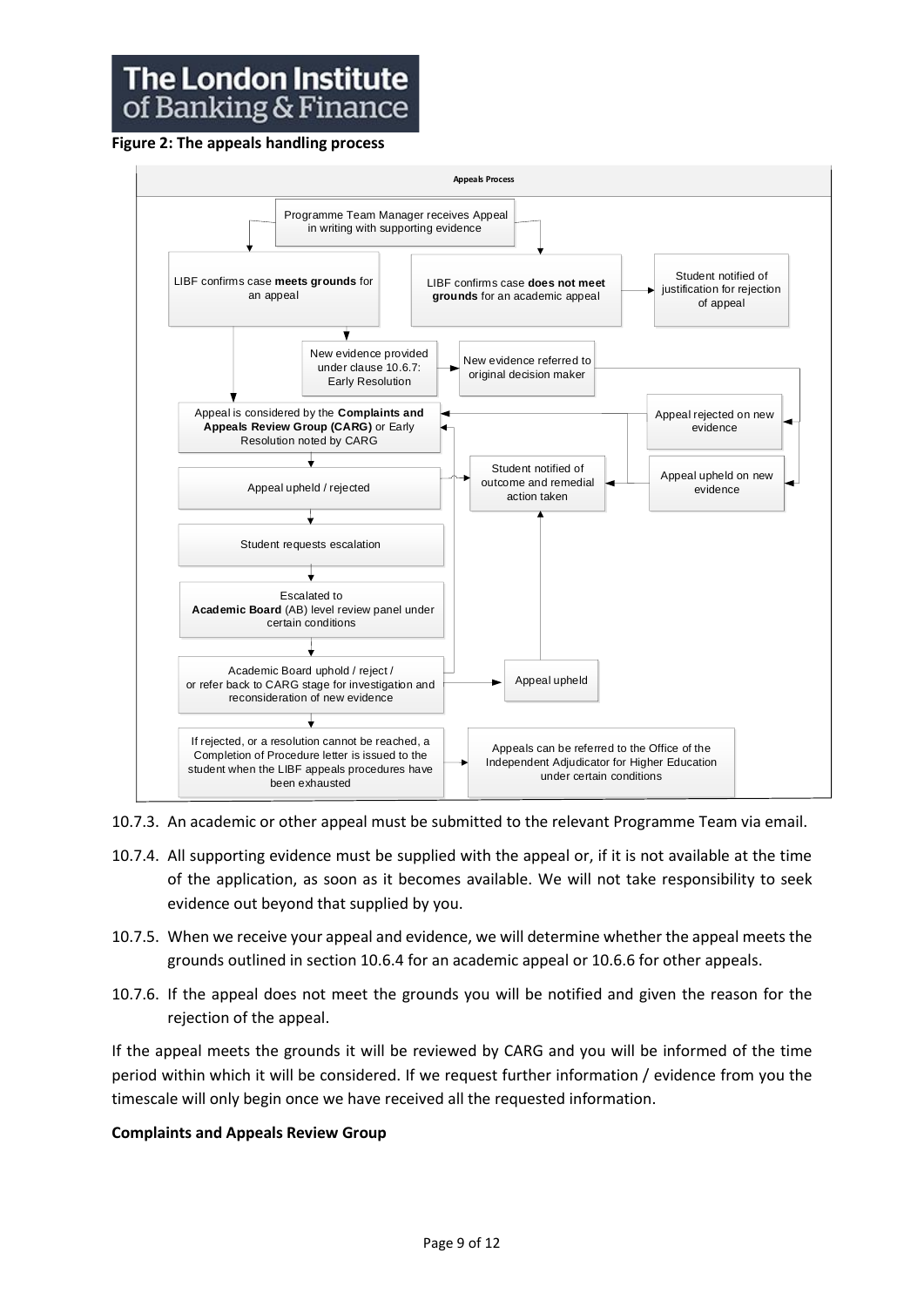- 10.7.7. CARG will investigate the appeal, including the policy and procedures followed in reaching the original decision being appealed, and the information that was used to make the original decision.
- 10.7.8. You will receive a written response outlining the issues that have been considered, the findings and the outcome of CARG within ten working days of CARG's investigation. If we require additional time to investigate an appeal, we will keep you informed of this.
- 10.7.9. All the information submitted to us during the appeals process is treated as confidential.

## **Escalation to Academic Board (review panel)**

- 10.7.10. If you are dissatisfied with the outcome given by CARG, you have ten working days from receiving notification of the outcome to request escalation to the Academic Board review group. You must clearly explain how our appeals process has failed to address your concerns.
- 10.7.11. The review panel, chaired by an individual who has no direct involvement with the appeal, will undertake formal consideration of your appeal. Neither you nor your representative may be present at this hearing.
- 10.7.12. The review panel will review the appeal procedure and, if the appeal is accepted, has the power to overturn the outcome determined by CARG. If the appeal is accepted on the grounds that new evidence is available, the review panel will be able to direct the case back to CARG to consider the new evidence and its earlier outcome.
- 10.7.13. There are no fees or charges for raising an appeal, however, regardless of the outcome of the appeal you are expected to cover any of your own costs. If you feel you are hindered in raising an appeal for any reason, you should discuss this with your Programme Manager.
- 10.7.14. If a request for a review is rejected and all internal appeals and / or review procedures are exhausted, we will issue you with a completion of procedures letter stating this.
- 10.7.15. If an appeal is accepted, or partly accepted, and you remain dissatisfied with the outcome you can request a completion of procedures letter from us. The letter will confirm that all our internal procedures have been exhausted and advise you how you can seek independent review, should you wish to do so, by the OIA.

## **10.8 External Referral**

10.8.1 Students have a maximum of 12 months from the date of their Completion of Procedures letter to escalate their appeal to the OIA. We will comply with the process established by OIA and will give due regard to the outcome of any process in relation to a qualification which we deliver.<sup>6</sup> For further information on escalating your appeal to the OIA, please see appendix A.

Updated January 2022

<sup>6</sup> The London Institute of Banking & Finance Professional Education students should refer to the Appeals Policy and Procedures for Financial Capability & Corporate & Professional Qualifications as those qualifications are regulated by Ofqual and appeals are escalated externally to Ofqual.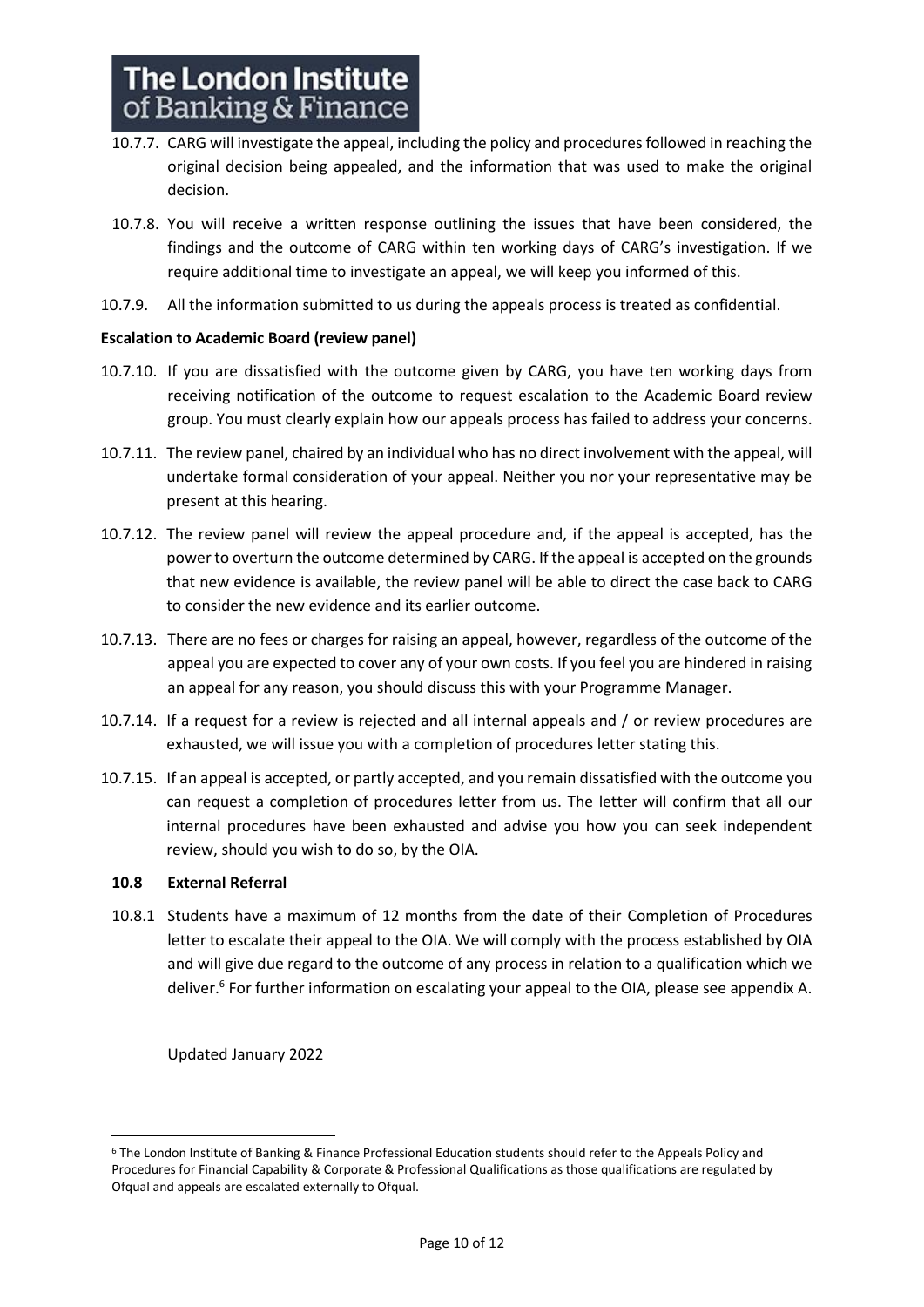## **Appendix A: External referral**

You may be eligible to escalate your complaint or appeal to an external body if you believe that our internal processes have not been followed properly. At LIBF we offer a wide range of programmes and qualifications, so the steps which you will need to follow will depend on the programme of study that you are undertaking. The below is a list of the different routes that are available, but please check with us if you are unsure what you need to do and we will confirm which route is appropriate for you.

## **Learners studying a Higher Education qualification**

If you are unhappy with the outcome of a decision we have made, you may be able to ask the Office of the Independent Adjudicator (OIA) to review your case. The OIA runs an independent scheme to review the internal processes of its member providers, and we are a member of this scheme You can find more information about making a complaint to the OIA, what it can and can't look at and what it can do to put things right if something has gone wrong here: [https://www.oiahe.org.uk/students.](https://www.oiahe.org.uk/students/) You will have a maximum of 12 months to escalate your case to the OIA.

You normally need to have completed our internal procedures, confirmed in our [Code of Practice](https://www.libf.ac.uk/docs/default-source/about-us-docs/code-of-practice/chapter-10-complaints-and-appeals-(reviewed-july-2021-).pdf?sfvrsn=434268d_2)  [Chapter 10: Complaints and Appeals,](https://www.libf.ac.uk/docs/default-source/about-us-docs/code-of-practice/chapter-10-complaints-and-appeals-(reviewed-july-2021-).pdf?sfvrsn=434268d_2) before you escalate your case to the OIA. We will send you a letter called a "Completion of Procedures Letter" when you have reached the end of our processes and there are no further steps you can take internally. If your case is not upheld, we will issue you with a Completion of Procedures Letter automatically. If your case is upheld or partly upheld you can ask for a Completion of Procedures Letter if you want one. You can find more information about Completion of Procedures Letters and when you should expect to receive on[e here.](https://www.oiahe.org.uk/providers/completion-of-procedures%20letters)

Those applying to study Higher Education qualifications with us may follow our internal processes, however, they will not have access to escalate their case, externally, to the OIA as they are not registered students

## **Learners studying a Higher Education programme of learning**

Those who are on a programme of learning with us but are **not** undertaking a Higher Education qualification may follow our internal processes, however, they will not have access to escalate their case, externally, to the OIA. This includes Executive or Continuing Professional Development programmes.

## **Apprentices**

If you remain dissatisfied with the outcome of your complaint or appeal following our internal Complaints and Appeal process, you may request that you are supplied with a Completion of Procedures letter, which you can use to support escalation of your case to the OIA (please see above), or to the [ESFA Complaints Team.](https://www.gov.uk/government/organisations/education-and-skills-funding-agency/about/complaints-procedure) If you are unsure on who to escalate your case to, please speak to the Head of Apprenticeships. You will have a maximum of 12 months from the date of your completion of procedures letter to escalate your case to either the OIA or EFSA.